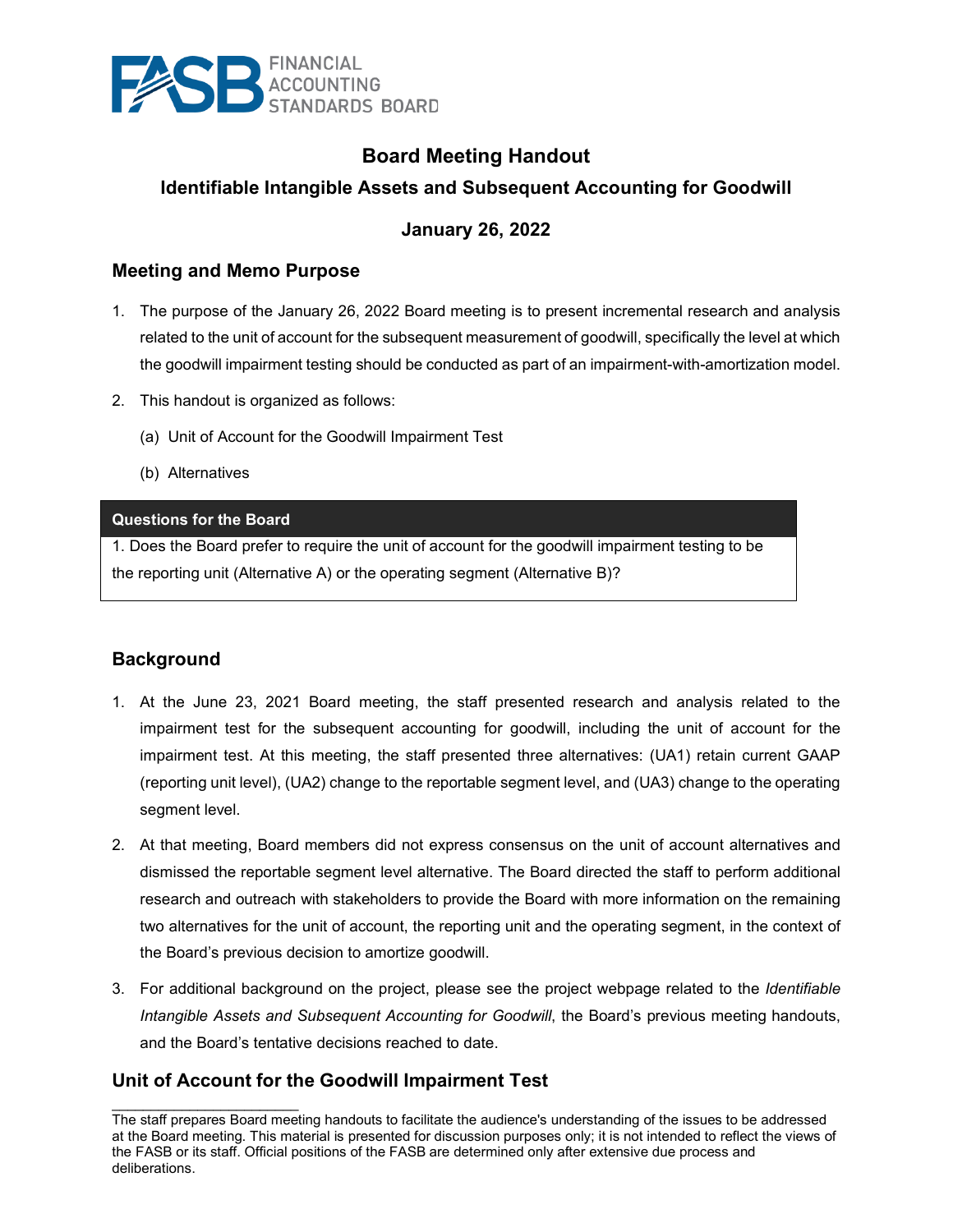- 4. This issue is related to whether the unit of account for the goodwill impairment test should remain at the reporting unit level or be changed to the operating segment level.
- 5. The Master Glossary of the FASB Accounting Standards Codification® defines a reporting unit as "the level of reporting at which goodwill is tested for impairment. A reporting unit is an operating segment or one level below an operating segment (also known as a component)." An operating segment is a component of a public entity that engages in business activities, has its operating results regularly reviewed by the chief operating decision maker, and for which discrete financial information is available (paragraph 280-10-50-1).

#### **Alternatives**

- 6. On the basis of research and stakeholder feedback, the staff developed the following alternatives for the Board's consideration:
	- a. *Alternative A:* Continue to require that the goodwill impairment test be performed at the reporting unit level.
	- b. *Alternative B:* Designate the operating segment as the unit of account for goodwill impairment testing, rather than the reporting unit.
- 7. Whether the Board prefers Alternative A or Alternative B, the staff will bring back disclosure considerations and alternatives in a future meeting.

# *Alternative A: Reporting Unit*

- 8. This alternative would continue to require that the goodwill impairment test be performed at the reporting unit level.
- 9. Retaining the reporting unit for impairment testing would be in line with the preference expressed by some stakeholders that the impairment testing be performed at the most disaggregated level possible. Moving to a more aggregated impairment testing level, such as the operating segment, may cause fewer impairments to be recognized. The staff expects that there would not be incremental cost to this alternative relative to current practice because entities are already required to perform goodwill impairment testing at the reporting unit level, they already have processes and controls in place for identifying reporting units and supporting them to auditors and regulators.

# *Alternative B: Operating Segment*

- 10. This alternative would designate the operating segment as the unit of account for goodwill impairment testing, rather than the reporting unit. Therefore, this change would eliminate the concept of reporting unit from the Codification.
- 11. Changing the unit of account to the operating segment would align more closely with what is reported in the financial statements, and in many cases would align more closely with how an entity's internal